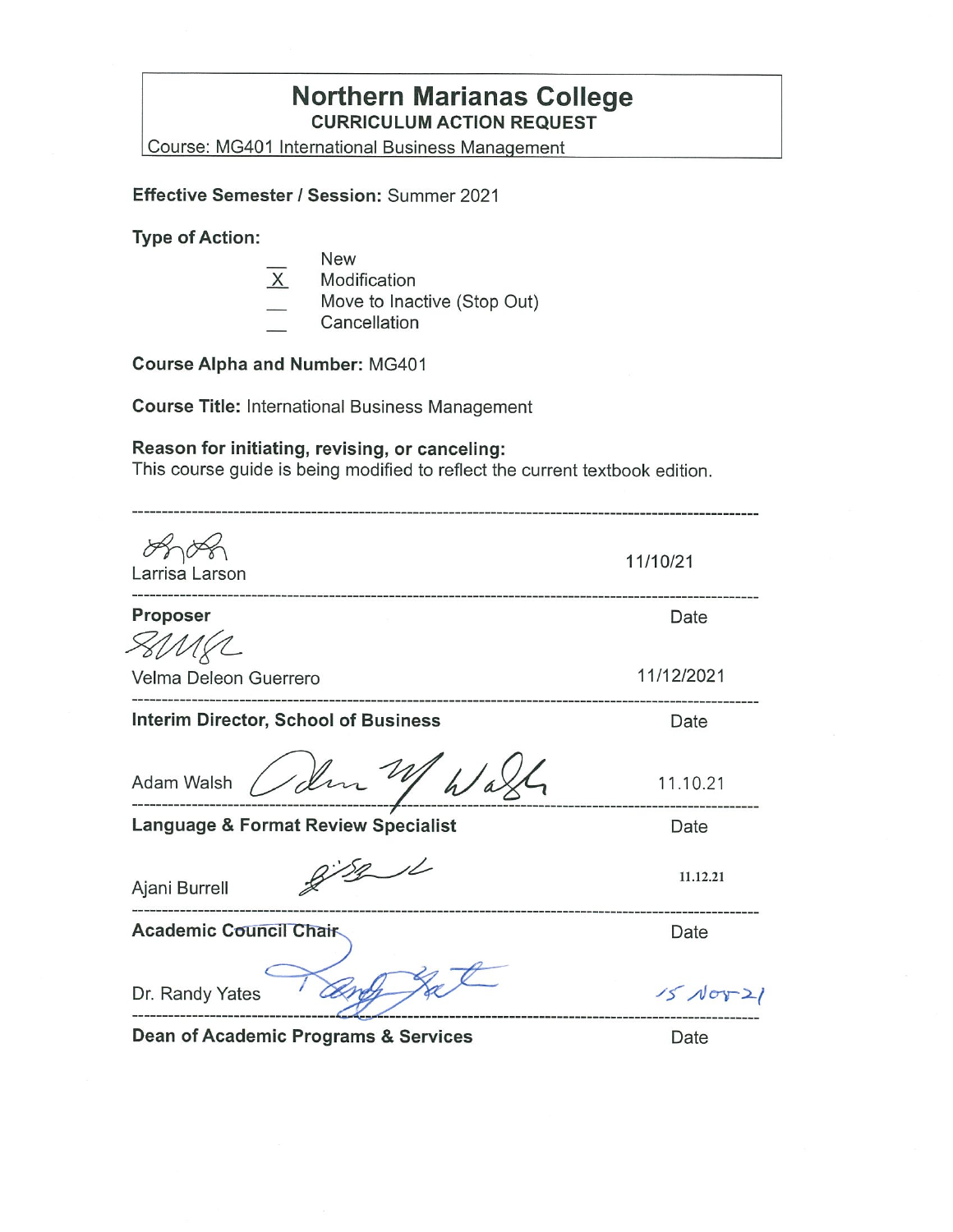Course: MG401 International Business Management

### **1. Department**

School of Business

## **2. Purpose**

We live in a world of intensifying global relationships; international business has become the key determinant of economic development and prosperity. This course gives students a fundamental understanding of the environment in which international business operates and of the business practices required to compete successfully in global markets. A secondary goal for this course is for students to develop the basic decision-making skills associated with managing different aspects of international business.

## **3. Description**

# **A. Required/Recommended Textbook(s) and Related Materials**

Required:

Peng, M. (2017). **Global Business**, 4<sup>th</sup> Edition: Cengage.

Recommended: NIA

## **B. Contact Hours**

- **1. Lecture:** 3 per week/ 45 per semester
- **2. Lab:** N/A
- **3. Other:** N/A

# **C. Credits**

- **1. Number:** 3
- **2. Type:** Regular Degree Credits

# **D. Catalogue Course Description**

This course seeks to provide students with the skills, knowledge, and sensitivity required to successfully conduct business within the global environment. Following an overview of the key issues in global business, the first part of the course will focus on the business environment, dealing with topics such as national differences in political economy, culture, and the global monetary system. Students will also pay attention to trade theories and government involvement in international trade. The second part of the course will focus more on the individual firm and will include topics such as international expansion strategies, market entry strategies, and business operations adopted by successful multinationals. Prerequisite: Must complete 60 credit hours to maintain junior level.EnglishPlacement Level: EN 202. Math Placement Level: MA 161. (Offered Fall or Summer).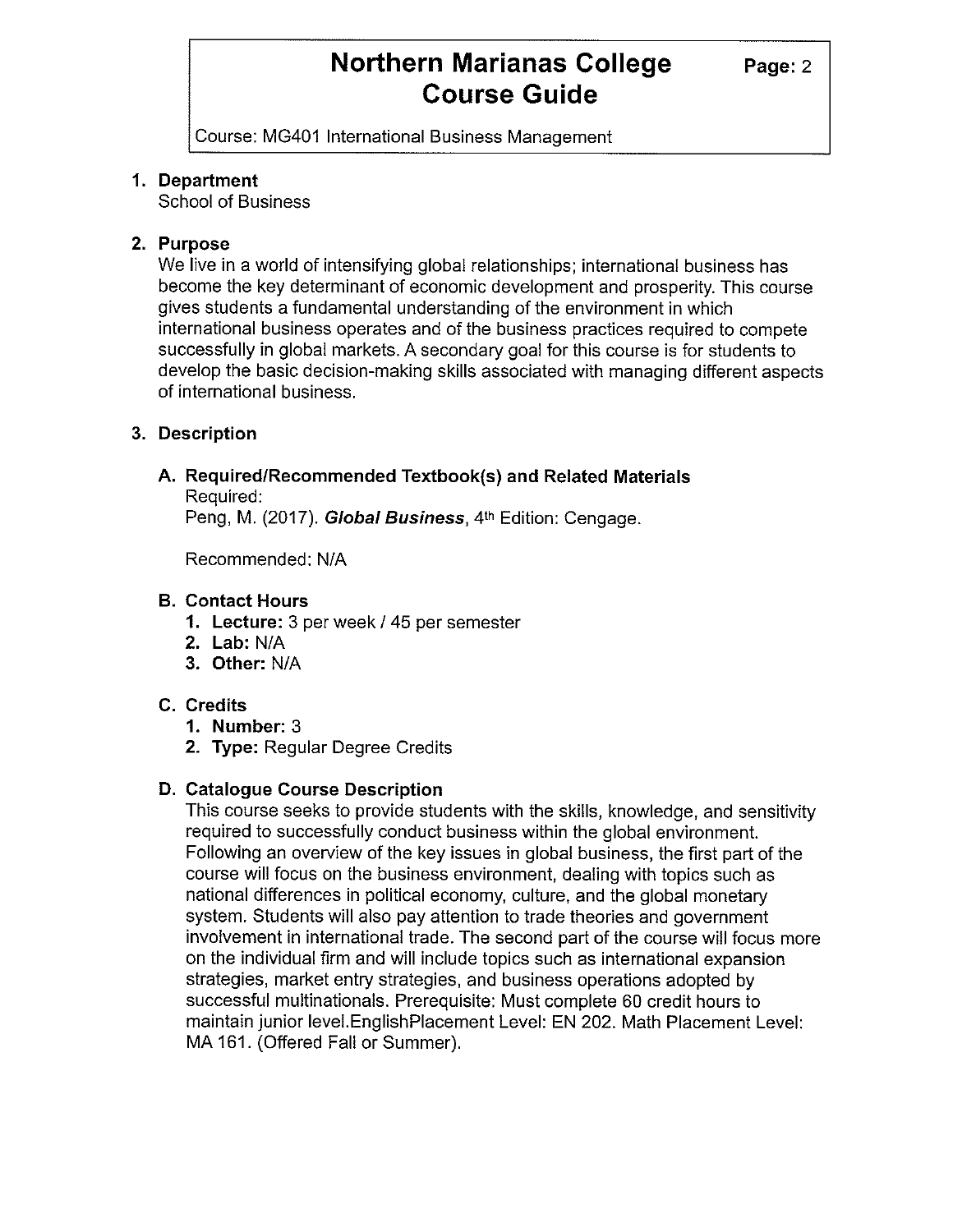Course: MG401 International Business Management

#### **E. Degree or Certificate Requirements Met by Course**

A "C" grade or better in this course satisfies a core course requirement in Northern Marianas College Bachelor of Science in Business Management.

#### **F. Course Activities and Design**

Course activities include lectures, case studies, peer-reviewed articles, discussions, group activities, presentations, homework assignments, tests, quizzes, and a final exam.

#### **4. Course Prerequisite(s); Concurrent Course Enrollment**

Prerequisites: Must complete 60 credit hours to maintain junior level. Concurrent Course Enrollment: N/A

#### **Required English/Mathematics Proficiency Level(s)**  English Placement Level: EN202 Mathematics Placement Level: MA161

### **5. Estimated Cost of Course; Instructional Resources Needed**

Cost to the Student: Tuition for a 3-credit hour course, a class/lab fee, and the cost of the textbook.

Cost to the College: Instructor's salary

Instructional resources needed for this course include: overhead projector, multimedia, dry-erase board and markers.

#### **6. Method of Evaluation**

Student learning will be evaluated based on quizzes and exams, homework assignments, and group research projects. NMC's grading and attendance policies will be followed.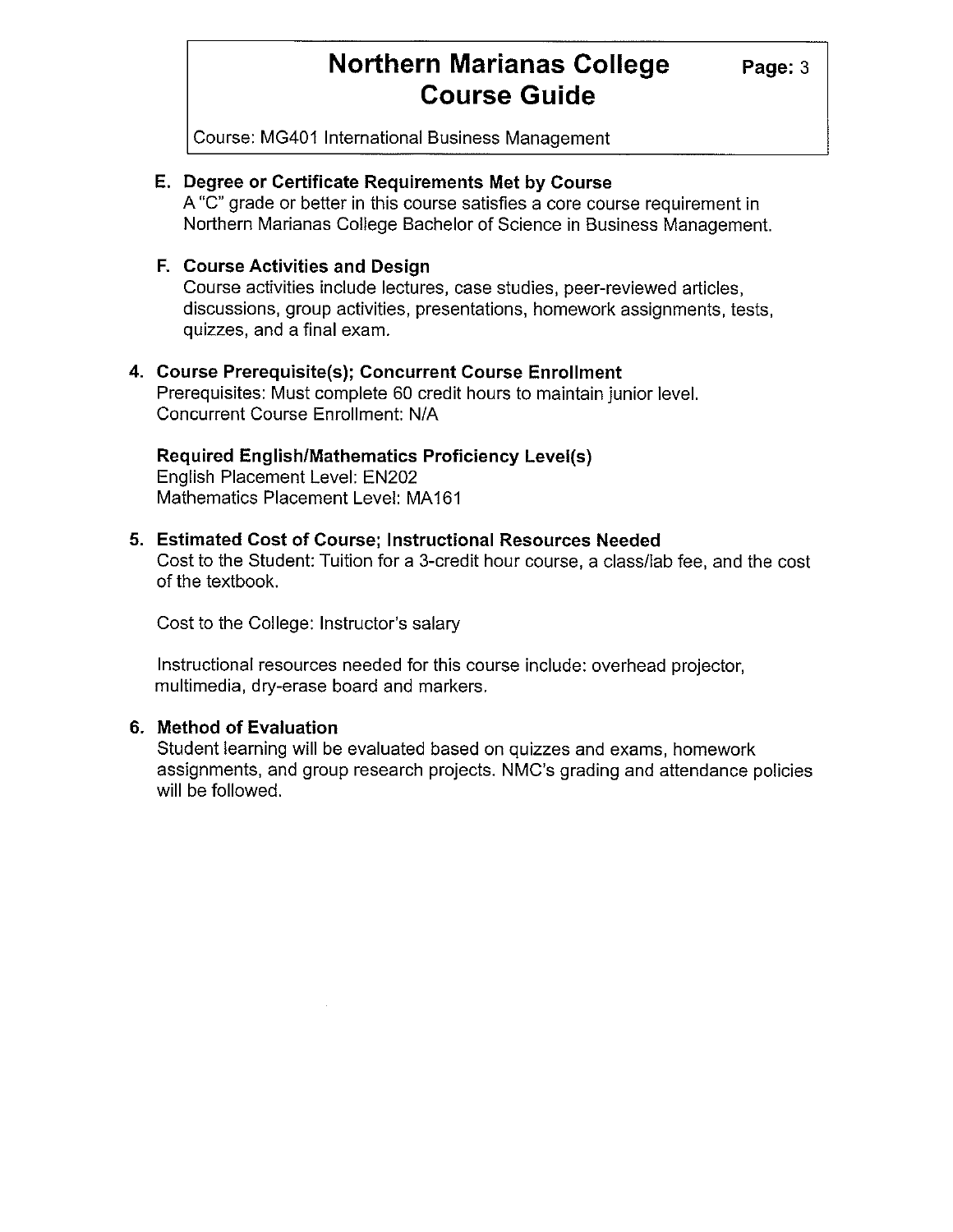Course: MG401 International Business Management

### **7. Course Outline**

This is a topical outline and does not necessarily indicate the sequence in which the material will be presented.

- 1.0 Organizing Projects
	- 1.1 Introduction to project management
	- 1.2 Customer behavior and segmentation
	- 1.3 Organizational capability: structure, culture, and roles
	- 1.4 Chartering projects
- 1.0 Global Business Environment
	- 1.1 Globalization
- 2.0 National Business Environments
	- 2.1 Cross-Cultural business
	- 2.2 Political economy and ethics
	- 2.3 Emerging markets and development
- 3.0 International Trade and Investment
	- 3.1 International Trade Theory
	- 3.2 Political economy of trade
	- 3.3 Foreign direct investment
	- 3.4 Regional economic integration
- 4.0 The International Financial System
	- 4.1 International financial markets
	- 4.2 International monetary system
- 5.0 International Business Management
	- 5.1 International strategy and organization
	- 5.2 Analyzing international opportunities
	- 5.3 Selecting and managing entry modes
	- 5.4 Developing and marketing products
	- 5.5 Managing international operations
	- 5.6 Hiring and managing employees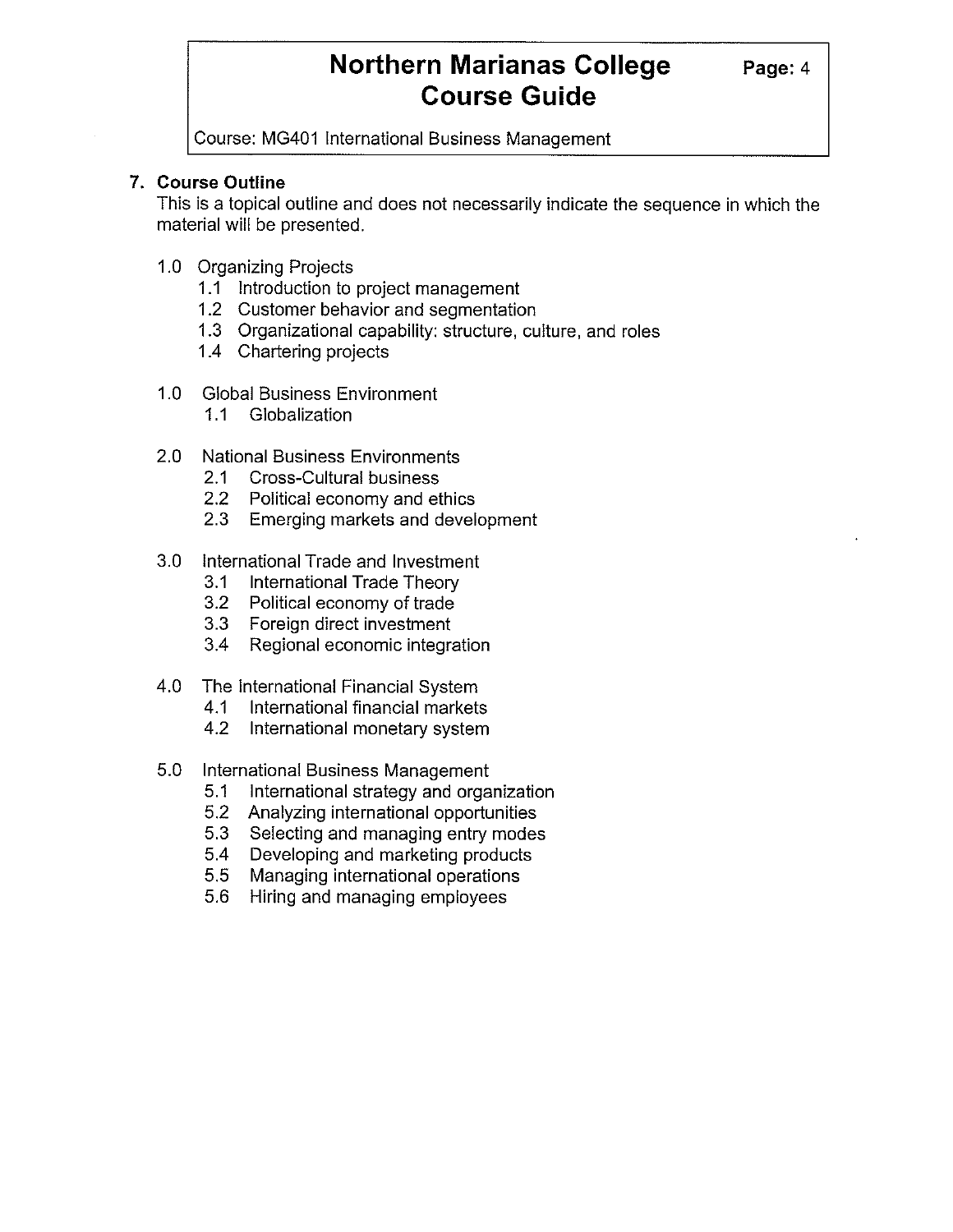Course: MG401 International Business Management

#### **8. Instructional Goals**

The course will introduce students to:

- 1.0 Fundamentals of project management principles, theories, and practices;
- 2.0 The analytical framework used in screening national markets by defining the key factors in firms' internationalization process by evaluating the international business environment, stressing the economic and cultural dimensions;
- 3.0 The elements of what determines the success and failure of companies around the globe;
- 4.0 The different management theories which will enable them to understand what is behind different firm performances around the world;
- 5.0 The "other side" of international business, namely, local firms that often compete and/or collaborate with foreign entrants-especially in emerging economies;
- 6.0 The tensions in adopting a global standardized action as opposed to a locally responsive action in international management relating to the overall corporate strategy of companies; and
- 7 .0 Ethical and social responsibility issues in the development and implementation of an international management strategy.